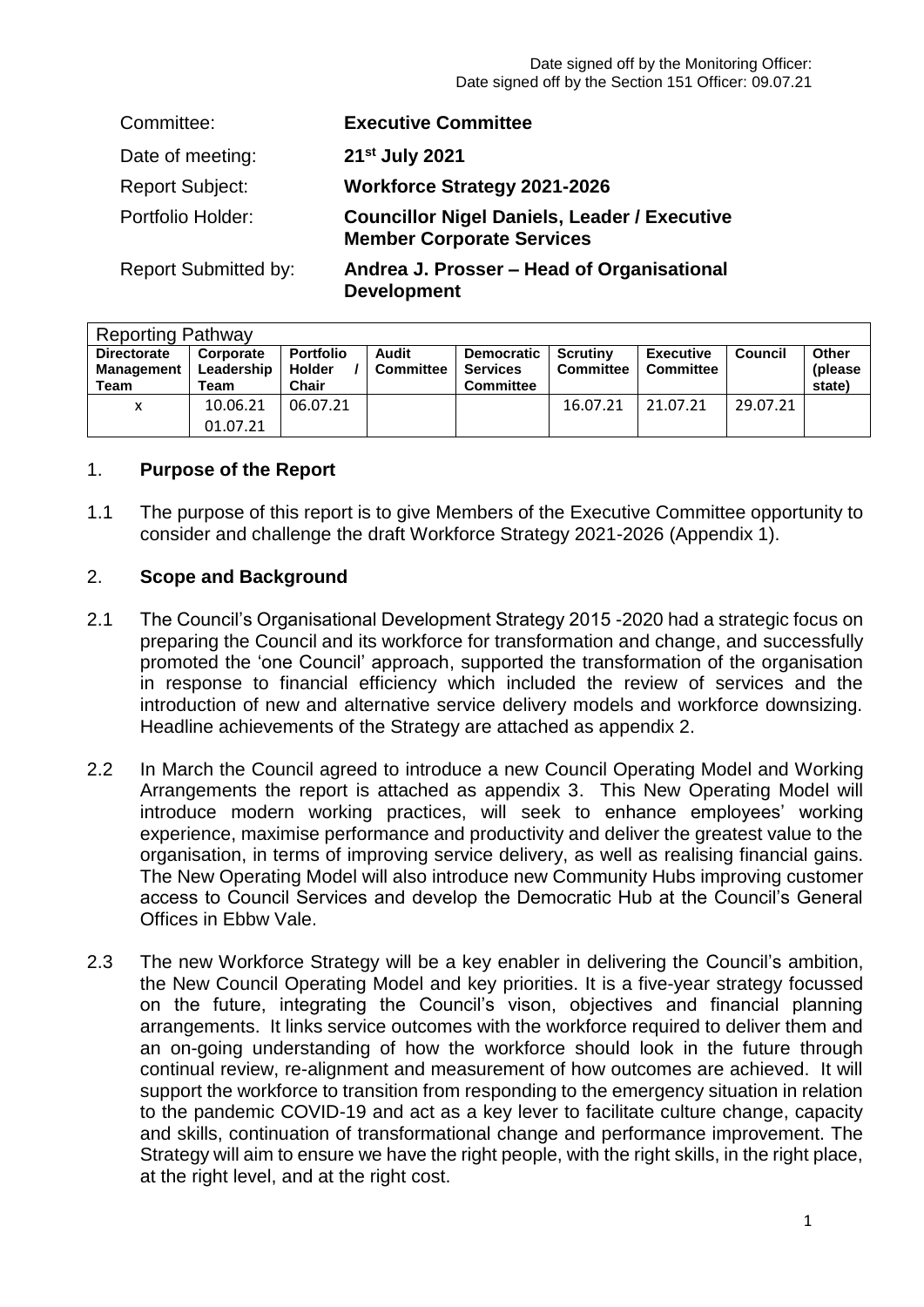The Workforce Strategy is a 5-year strategy with an annual action plan for delivery.

The Strategy will cover all Council employees including school based staff appointed by governing bodies.

The Strategy clearly uses the Council's vision and organisational ambition and sets out:

- What the Council needs to look like
- Describe the Council's future service delivery model
- Outlines workforce priority outcomes for the next 5 years
- $\bullet$  Includes the action plan for 2021/22

# 3. **Options for Recommendation**

- 3.1 This report will be considered by the Corporate Overview Scrutiny Committee at its meeting on 16<sup>th</sup> July 2021, any feedback will be provided verbally to the Executive Committee.
- 3.2 **Option 1:** To support the proposed draft Workforce Strategy 2021 – 2026 to progress for endorsement at Council.
- 3.3 **Option 2:** Members to consider the draft Workforce Strategy 2021-2026 and make suggestions/amendments for improvement prior to progression to Council for endorsement.

#### 4. **Evidence of how this topic supports the achievement of the Corporate Plan / Statutory Responsibilities / Blaenau Gwent Well-being Plan**

#### 4.1 **Corporate Plan Priorities**

The New Workforce Strategy aligns to the Corporate Plan and will support the delivery of priorities.

#### 4.2 **Statutory Responsibilities**

The Workforce Strategy has been drafted in accordance with, and to comply with key legislations such as, the Equality Act 2010 and the Health and Safety at Work Act 1974.

#### 4.3 **Blaenau Gwent Well-being Plan** The Workforce Strategy will promote and support workforce wellbeing.

# 5. **Implications Against Each Option**

# 5.1 **Impact on Budget**

There is no impact on budget with the introduction of the new Workforce Strategy.

#### 5.3 **Human Resources**

The workforce is critical and the most important the resource the Council has in delivering services to the community. This Workforce Strategy demonstrate the Councils commitment to its workforce and aims to create a good place to work – developing a workforce that feels connected to and can meet the current and future needs of our community is critical in the Council's ability to deliver ambitious outcomes for the County Borough of Blaenau Gwent.